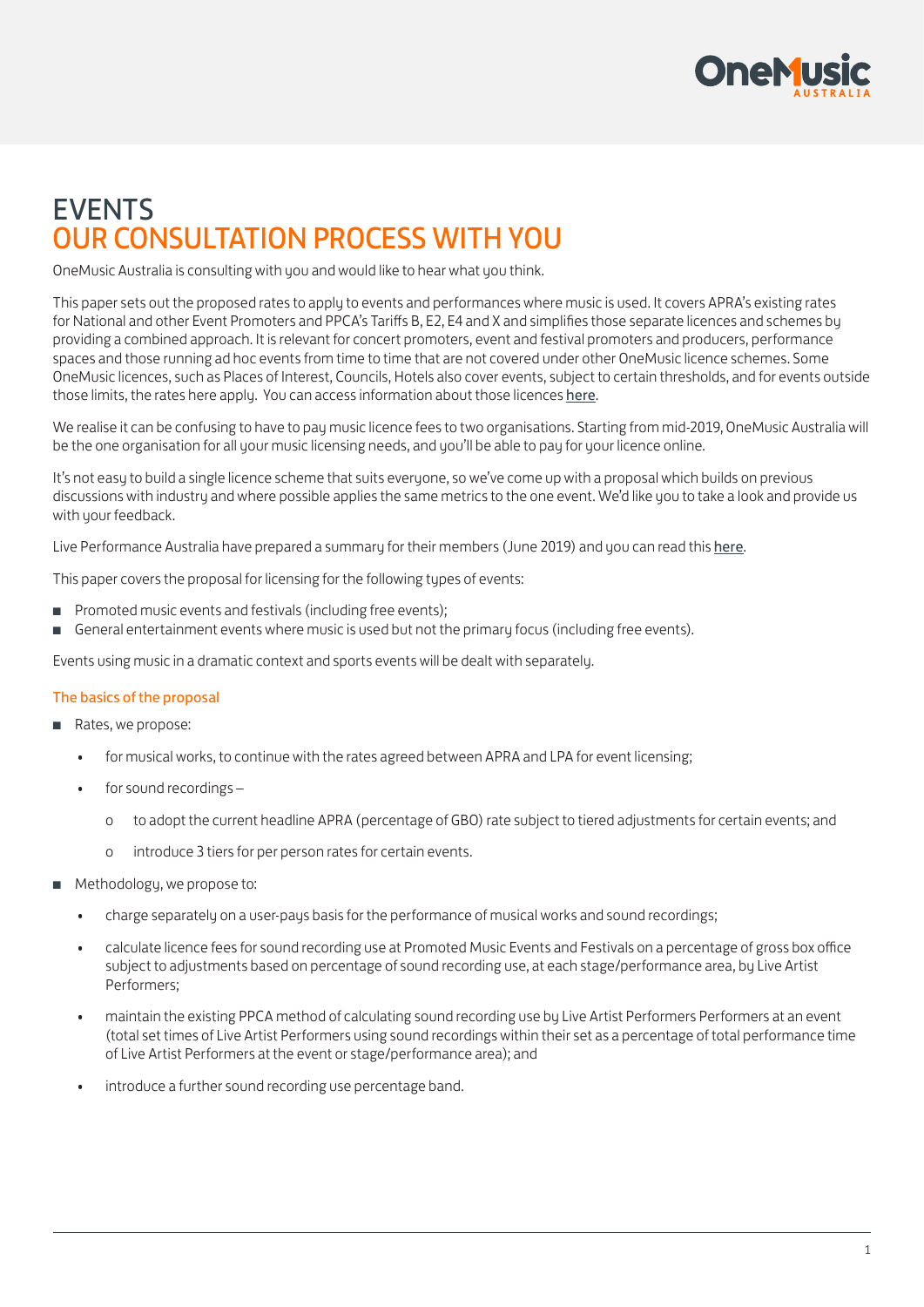

#### RATES

*Notes - while the use of musical works and sound recordings will, under this proposal, be subject to separate rates, they will be itemised on a single invoice. All rates listed in this consultation paper are inclusive of GST. All events will be subject to a minimum fee of \$165 (where both the musical works and sound recording rights are used). A partial rights reduction to the minimum fee may be available where appropriate.*

#### PROMOTED MUSIC EVENTS<sup>1</sup> and FESTIVALS - entry fee charged

*Table 1: Rate schedule*

| <b>Promoted Music Event</b>  | <b>Musical Works</b><br><b>PPCA Sound Recordings</b>     |                             |  |  |  |
|------------------------------|----------------------------------------------------------|-----------------------------|--|--|--|
| <i>*</i> Changeover Music    |                                                          | \$0.033 per Attendee        |  |  |  |
| Live Artist Performer/s      | **2.20% of Box Office (pro rated)<br>2.20% of Box Office |                             |  |  |  |
|                              |                                                          |                             |  |  |  |
| <b>Festival</b>              | <b>Musical Works</b>                                     | <b>PPCA Sound Recording</b> |  |  |  |
| *Changeover Music (festival) |                                                          | \$0.267 per Attendee        |  |  |  |

\* Changeover Music rate only applies to Promoted Music Events and Festivals where:

a. none of the Live Artist Performers use sound recordings;

b. it is played remotely and there is no other stage presence; and

c. for Festivals only, the use of Changeover Music between each act is no longer than 20 minutes.

Outside of these circumstances the use of Changeover Music will be included in the percentage of sound recording use calculation.

\*\* Where Live Artist Performers use sound recordings within their performance, the licence fee will be pro-rated based on a percentage use band calculated on the total time those artists perform across the event as a proportion of the total performance time of the relevant stage or performance area at the Promoted Music Event or Festival – see Tables 2 and 3 below. When this rate applies (to a stage or performance area at a Promoted Music Event or Festival) it will also cover Changeover Music and no separate fee will be payable for this use of music.

The total licence fee pauable to OneMusic will be the sum of the relevant Live Artist Performer rates or the sum of the relevant Changeover Music rate and Live Artist Performer (musical work use) rate.

#### PERCENTAGE OF SOUND RECORDING USE BANDS

#### *Table 2 – Promoted Music Events*

| <b>Category</b> | <b>Percentage Use Band</b> | % of Box Office |
|-----------------|----------------------------|-----------------|
| A               | $0.01\% - 14.99\%$         | 0.330%          |
| B               | 15% - 34.99%               | 0.550%          |
|                 | 35% - 69.99%               | 1.155%          |
| D               | 70% - 89.99%               | 1.760%          |
|                 | $90\% - 100\%$             | 2.200%          |

<sup>1</sup> Relevant definitions are set out on page 5. Promoted Music Events in this paper includes any concert or other event in Australia at which a Music Performer is featured for which an entry fee is payable (whether or not any entry fee is paid).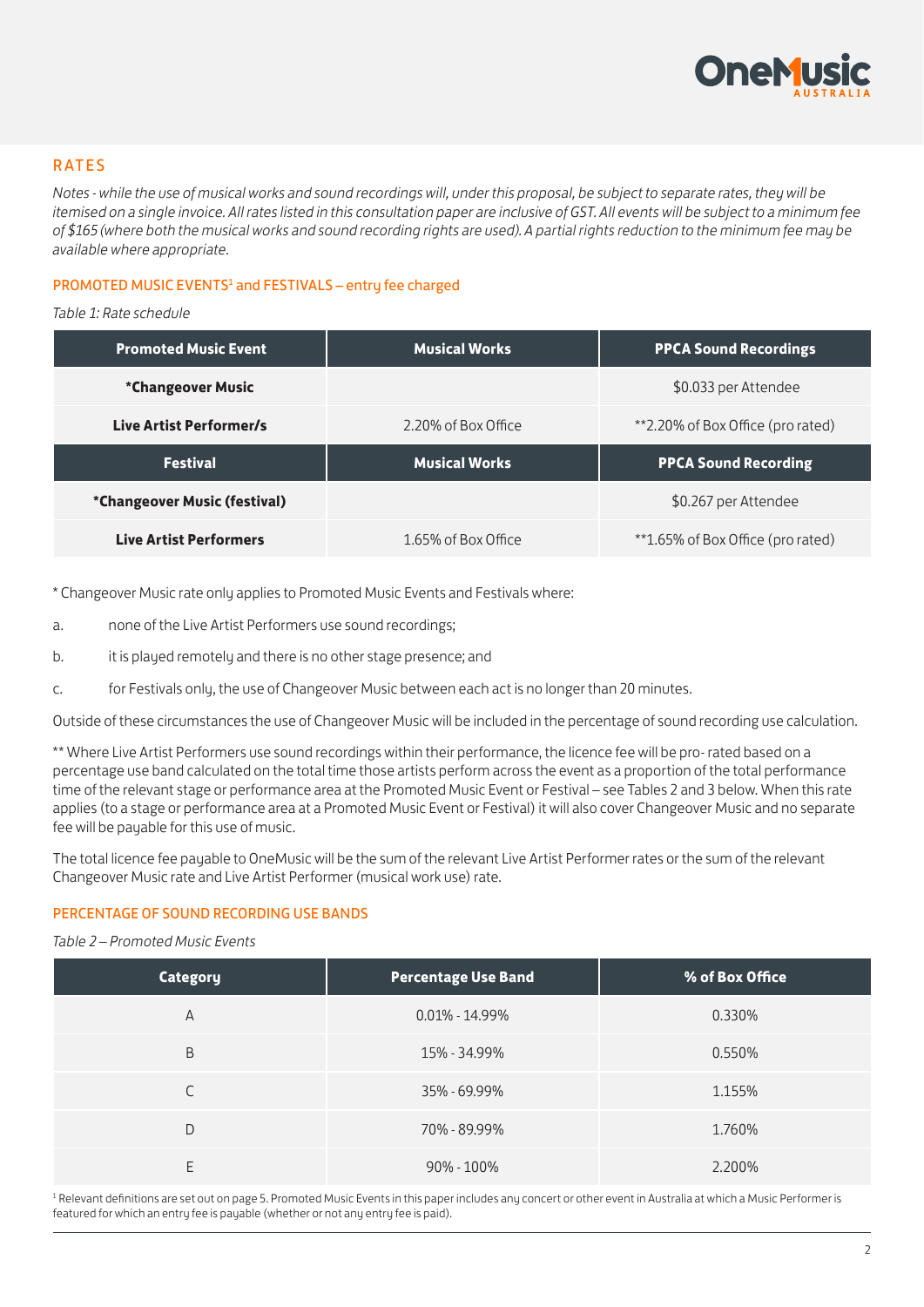

#### *Table 3 - Festivals*

| <b>Category</b> | <b>Percentage Use Band</b> | % of Box Office |
|-----------------|----------------------------|-----------------|
| A               | $0.01\% - 14.99\%$         | 0.247%          |
| B               | 15% - 34.99%               | 0.412%          |
|                 | 35% - 69.99%               | 0.866%          |
| D               | 70% - 89.99%               | 1.320%          |
| Е               | $90\% - 100\%$             | 1.650%          |

OneMusic Australia proposes to adopt the current PPCA methodology for pro rating sound recording use but has varied the parameters of each percentage use band and included additional bands at the lower end of sound recording use scale. Currently PPCA's Tariff E4(A) covers 0.01% - 24.99% sound recording use and Tariff E4(B) covers 25% - 69.99% sound recording use. The One Music Australia proposal splits these two existing bands into three, to further take into account the varying nature of sound recording use across events. In effect this will result in lower rates for events with lower proportions of Live Artist Performers using sound recordings.

The percentage of sound recording use is calculated based on the total set times of all Live Artist Performers using sound recordings as a percentage of the total performance time for Live Artist Performers at the event or stage/performance area. As noted above if the use of music falls outside the relevant parameters for Changeover Music, such as duration or stage presence, it will be included in the calculations. For events where there are multiple stages, the calculation will be pro-rated according to the capacity of each stage and/or performance area.

#### GENERAL ENTERTAINMENT EVENTS AND CATERED ENTERTAINMENT EVENTS – entry fee charged

#### *Table 4 – Rates (entry fee charged)*

| <b>General Entertainment Events</b>                      | <b>Musical Works</b>           | <b>PPCA Sound Recordings</b> |  |
|----------------------------------------------------------|--------------------------------|------------------------------|--|
| <b>Stage Use and/or Live Artist</b><br><b>Performers</b> | *2.20% of Box Office pro rated | \$0.267 per Attendee         |  |
| <b>Catered Entertainment Events</b>                      | <b>Musical Works</b>           | <b>PPCA Sound Recording</b>  |  |
| <b>Stage Use and/or Live Artist</b><br><b>Performers</b> | 1.32% of Box Office            | \$0.267 per Attendee         |  |

These rates apply for General Entertainment Events where music is used within the performance or activity and/or where music is performed by Live Artist Performers. Where these rates apply the licence will also cover the use of any Changeover Music at the event.

\*The musical works component of a General Entertainment Event will be pro-rated according to the duration of musical works used across the duration of the event.

OneMusic Australia proposes to factor a deduction for the costs of food and beverages into the rate pauabe for the use of the musical works rights for Catered Entertainment Events. OneMusic Australia has accordingly adopted the maximum deduction currently available under APRA's rates, being 40%, which reduces the rate to 1.32% and will apply this new reduced rate to all events in the Catered Entertainment category.

A separate licence for General Entertainment Events (entry fee charged) may be required if the event uses only Changeover Music and is held in a venue that does not have an existing licence from OneMusic that covers this use.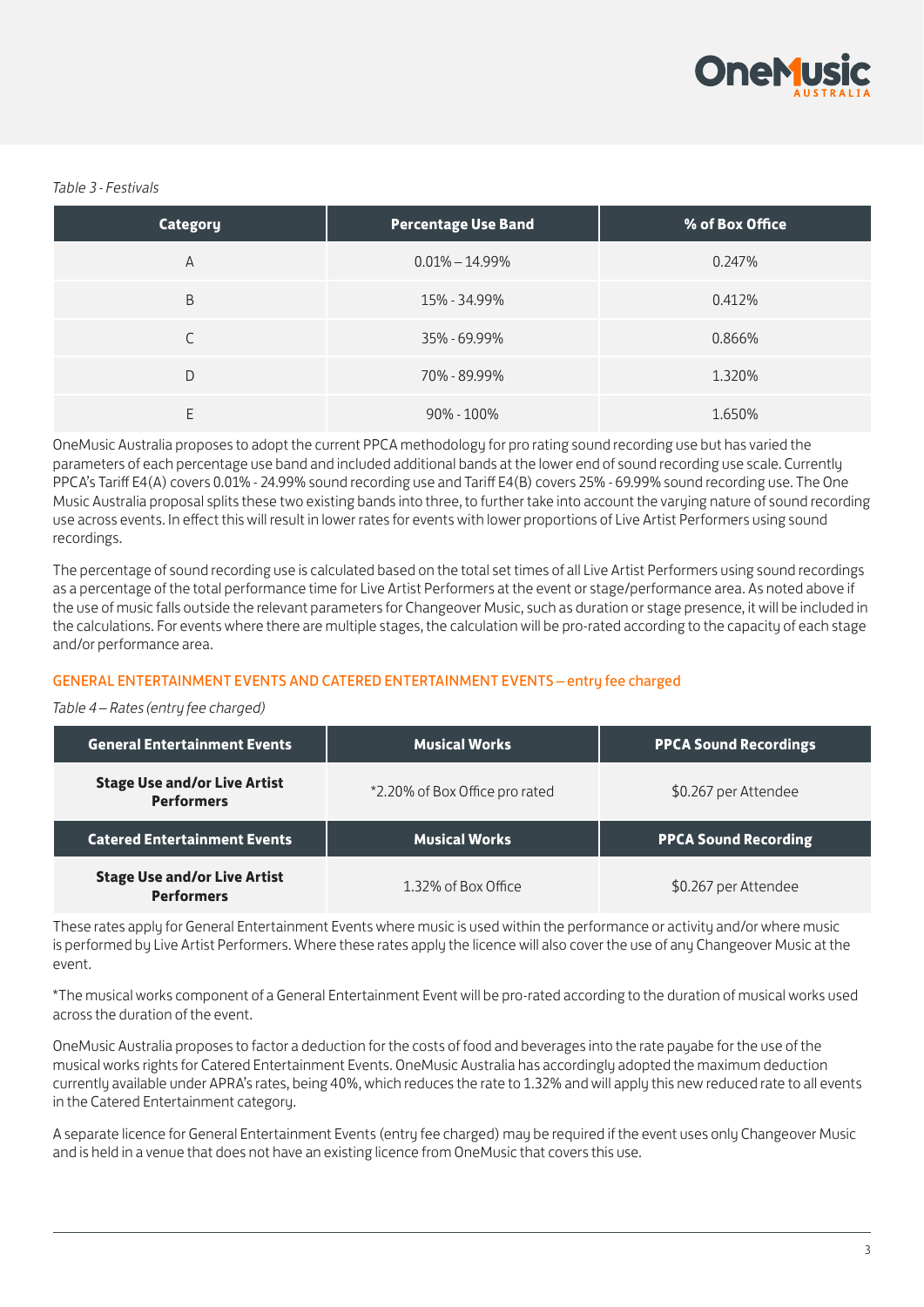

#### FREE MUSIC EVENTS AND GENERAL ENTERTAINMENT EVENTS

*Table 5 – Free Music Event - rates*

| <b>Free Music Event</b>                       |                             |
|-----------------------------------------------|-----------------------------|
| <b>Musical Works</b>                          |                             |
| Live Artist Performer(s)                      | 2.20% of GAE                |
|                                               | <b>AND where applicable</b> |
| *Changeover Music                             | \$0.033 per Attendee        |
|                                               | <b>PLUS</b>                 |
| <b>PPCA Sound Recordings</b>                  |                             |
| Live Artist Performer/s (sound recording use) | \$0.267 per Attendee        |
|                                               | <b>OR</b>                   |
| Changeover Music                              | \$0.033 per Attendee        |

#### *Table 6 – Free General Entertainment Event - rates*

| <b>Free General Entertainment Event</b>   |                             |
|-------------------------------------------|-----------------------------|
| <b>Musical Works</b>                      |                             |
| Stage Use and/or Live Artist Performer(s) | 2.20% of GAE                |
|                                           | <b>AND where applicable</b> |
| <b>Background Music</b>                   | \$0.093 per Attendee        |
|                                           | <b>OR</b>                   |
| Changeover Music                          | \$0.033 per Attendee        |
|                                           | <b>PLUS</b>                 |
| <b>PPCA Sound Recordings</b>              |                             |
| Stage Use and/or Live Artist Performer(s) | \$0.267 per Attendee        |
|                                           | <b>OR</b>                   |
| <b>Background Music</b>                   | \$0.093 per Attendee        |
|                                           |                             |
|                                           | <b>OR</b>                   |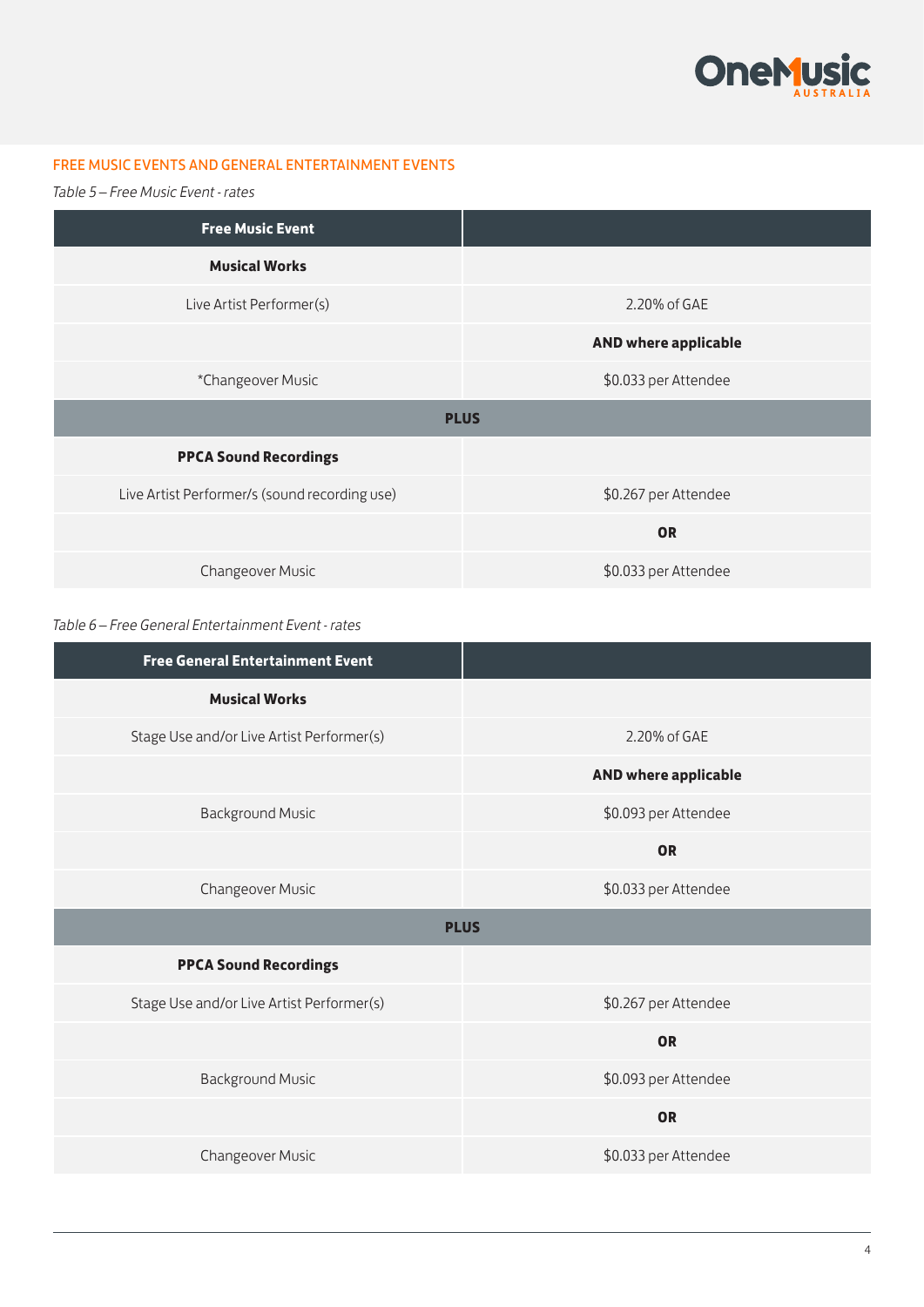

The Changeover Music and Background Music rates will only apply if the event is held in a location that does not have an existing licence that covers this use, such as events held in Council facilities, where that Council is licensed under the OneMusic Australia Local Government Area licence.

For free music events and general entertainment events, where applicable, a per attendee rate will apply to Changeover Music. For free general entertainment events that use pre-recorded music as a background entertainment for attendees the Background Music per attendee rate applies.

Music use within the performance will be calculated based on a percentage of the artist expenditure for the musical works rights component and, if applicable, the sound recording use right will be charged on a per attendee rate.

Where appropriate OneMusic Australia may apply different rates to different areas of the event to adjust for the varied ways in which music is used across the event as a whole.

Not all events can be easily categorised and sometimes, to ensure that music use is accurately licensed, OneMusic may need to apply other schemes or licences, similar to APRA AMCOS' current application of the per person rate for certain events. OneMusic understands the varied nature of events and will adopt APRA AMCOS' and PPCA's current practice of working with licensees and assessing the use of music on an event by event basis.

#### RELEVANT DEFINITIONS

| <b>Types of events</b>                    |                                                                                                                                                                                                                                                                                                                                                                                                                                                         |
|-------------------------------------------|---------------------------------------------------------------------------------------------------------------------------------------------------------------------------------------------------------------------------------------------------------------------------------------------------------------------------------------------------------------------------------------------------------------------------------------------------------|
| <b>Catered Entertainment Event</b>        | events where music is played but is not the purpose or focus of the event (as identified by<br>reference to promotional and advertising material) and where the Entry Fee includes food<br>and beverage costs. It does not include concerts, music events or festivals.                                                                                                                                                                                 |
| <b>Event</b> (in this consultation paper) | Promoted Music Events, Festivals, Free Music Events, General Entertainment Events.                                                                                                                                                                                                                                                                                                                                                                      |
| <b>Festival</b>                           | an event that:<br>a) Occurs on at least one full day (being no less than 8 hours in advertised duration), at<br>an outdoor place requiring a stage to be erected or a specific performance area to be<br>created or specifically for the event;<br>b) Is advertised as a festival, in which staging of the event and all associated advertising is<br>not dependent on any one or two headline acts; and<br>Includes at least six acts.<br>$\mathsf{C}$ |
| <b>General Entertainment Events</b>       | events where music is used but is not the primary focus of the performance or activity but<br>does not include a sports event.                                                                                                                                                                                                                                                                                                                          |
| <b>Free Music Event</b>                   | a Promoted Music Event where there is no Entry Fee.                                                                                                                                                                                                                                                                                                                                                                                                     |
| <b>Promoted Music Event</b>               | means any concert or other event in Australia at which a Music Performer or a series of<br>Music Performers are featured, for which an entry fee is payable (whether or not an entry<br>fee is actually paid).                                                                                                                                                                                                                                          |
| <b>Other definitions</b>                  |                                                                                                                                                                                                                                                                                                                                                                                                                                                         |
| <b>Attendee</b>                           | each person attending the Event, regardless of whether that entrant was charged an Entry<br>Fee.                                                                                                                                                                                                                                                                                                                                                        |
| <b>Background Music</b>                   | recorded music played for Attendees throughout and during the Event that is not used<br>as a prominent feature and/or characteristic part of the entertainment at the Event or<br>otherwise advertised as forming part of the entertainment of the Event.                                                                                                                                                                                               |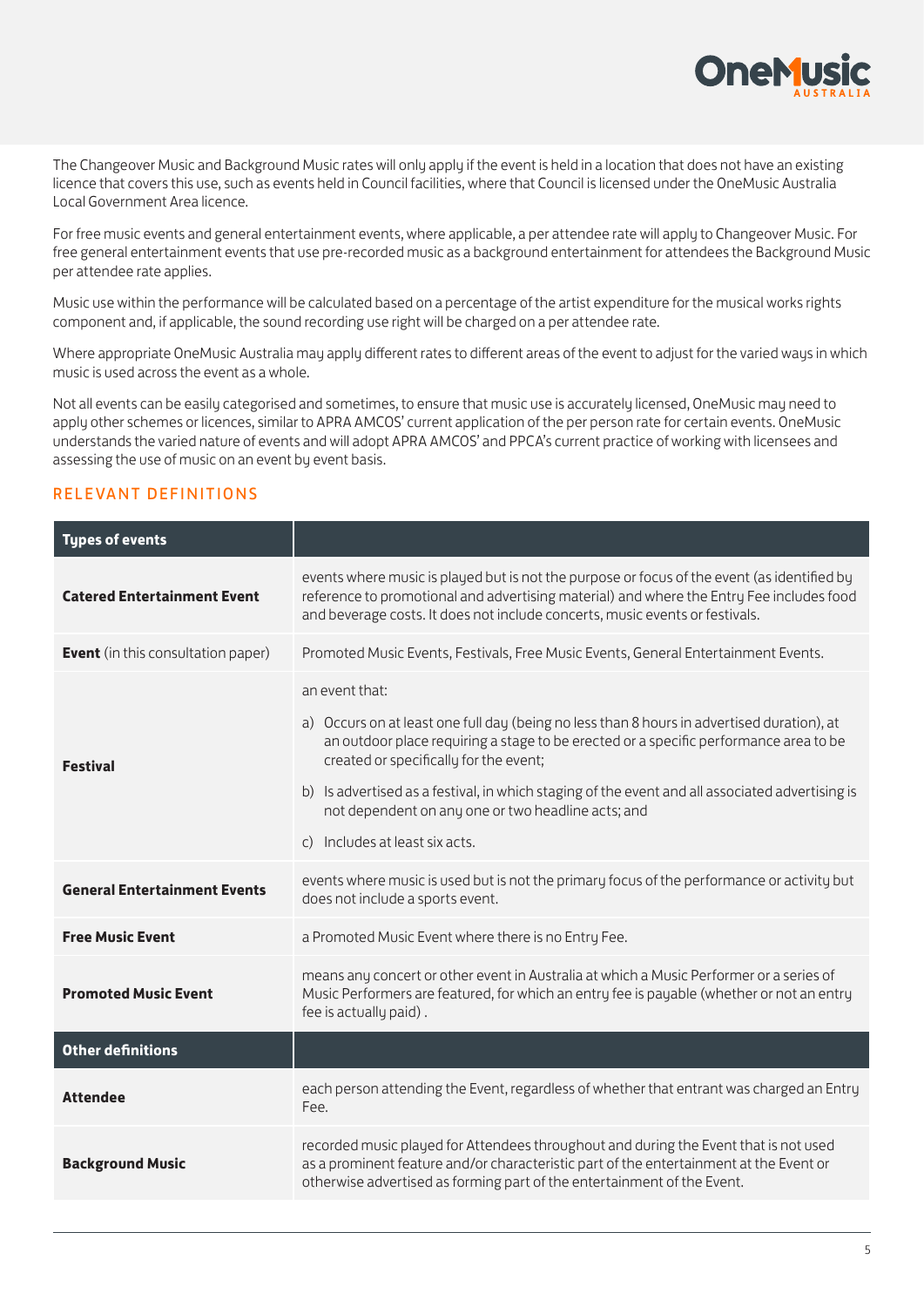

| <b>Changeover Music</b>                              | recorded music played at the stage, or within the performance space or area before,<br>between and after the performance/s and during the arrival and dispersal of Attendees.                                                                                                                                     |
|------------------------------------------------------|-------------------------------------------------------------------------------------------------------------------------------------------------------------------------------------------------------------------------------------------------------------------------------------------------------------------|
| <b>Entry Fee</b>                                     | a fee charged for admission (even if not charged to all patrons) including but not limited to<br>a ticket price, membership fee or cover charge.                                                                                                                                                                  |
| <b>Gross Artist Expenditure (GAE)</b>                | all monies and the monetary value of all benefits receivable directly or indirectly by<br>all Music Performers at the relevant Event, including all salaries, wages, profit shares,<br>allowances, accommodation, travelling and other expenses and whether receivable by the<br>Music Performer or their agents. |
| <b>Gross Sums Paid For Admission</b><br>(Box Office) | the total amount paid for admission to the Event, excluding Third Party Booking Fees; third<br>party credit card charges; and government taxes, duties and charges.                                                                                                                                               |
| <b>Live Artist Performer</b>                         | any performer participating in the performance of music including featured or associated<br>singers, DJs, electronic music artists, dancers, models and conductors.                                                                                                                                               |
| <b>Live Music Performance</b>                        | music that is performed by a Music Performer. For clarity, this includes Music Performers<br>who use sound recordings.                                                                                                                                                                                            |
| <b>National Event Promoter</b>                       | an entity/individual that is currently approved by OneMusic or regularly promotes events<br>that tour in more than two states of Australia.                                                                                                                                                                       |
| <b>Percentage of Sound Recording</b><br><b>Use</b>   | the aggregate of the entire duration of the set of each Live Artist Performer using sound<br>recordings within their performance as a percentage of the entire performance time by<br>Live Artist Performers at the event or stage/performance area.                                                              |
| <b>Stage Use</b>                                     | a performance or activity that includes recorded music.                                                                                                                                                                                                                                                           |

#### To see how the proposed OneMusic Australia scheme will apply to your specific circumstances, please check:

- Is music being used during the Event? How is it being performed? Is it being performed by Music Performers, by pre-recorded music or both?
- Is the Event covered by an existing OneMusic Australia licence?
- Is an Entry Fee charged, or is the Event free?

#### What should I do next?

If you have any questions about OneMusic Australia during this consultation, feel free to ask them at [questions@onemusic.com.au](mailto:questions@onemusic.com.au).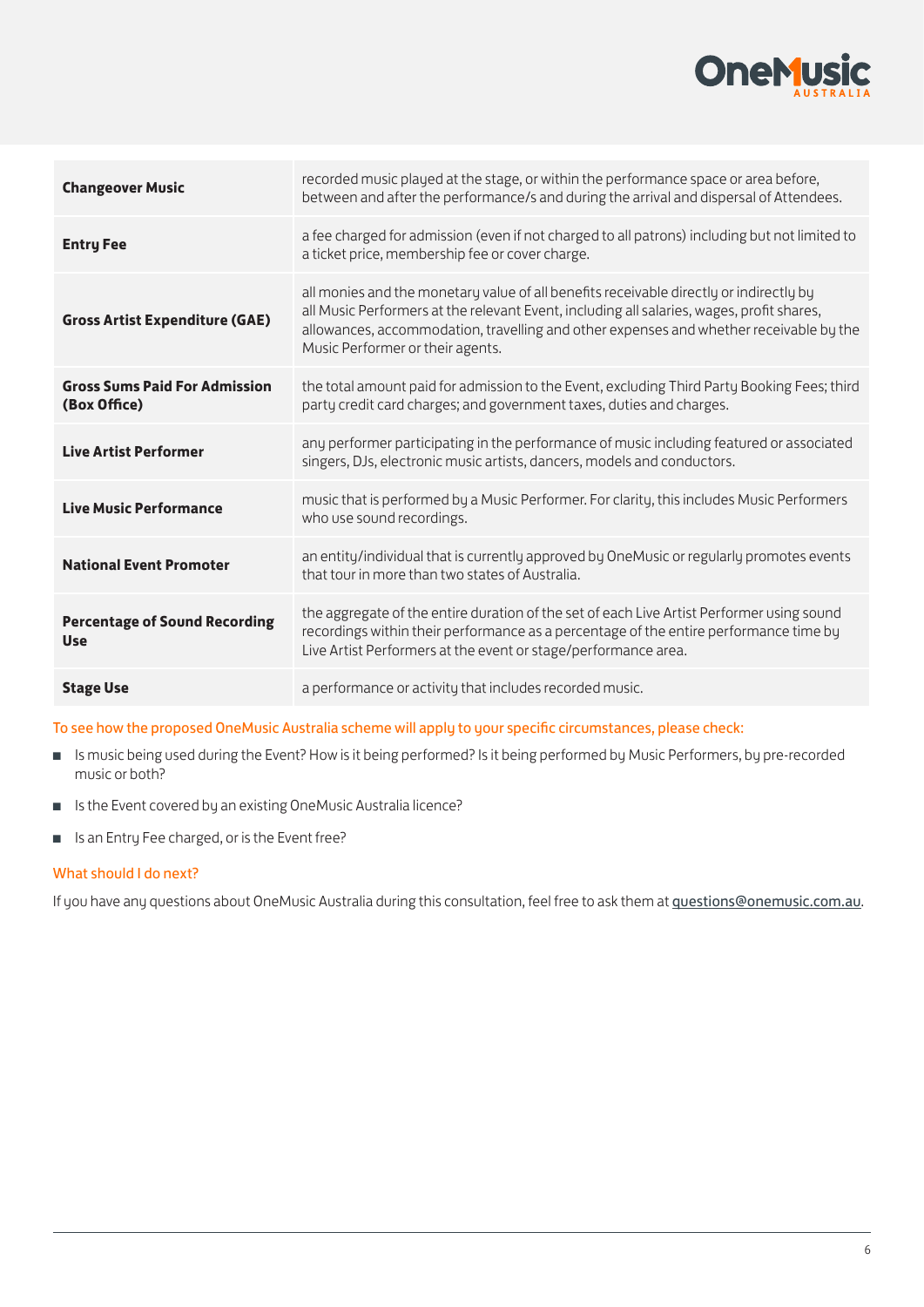

**DATE:** 20 May 2019

# EVENT CONSULTATION PAPER

OneMusic Australia is a joint venture initiative of APRA AMCOS and PPCA.

APRA AMCOS is the trading name of the Australasian Performing Right Association and the Australasian Mechanical Copyright Owners Society. APRA AMCOS grants licences for the live performance, broadcast, communication, public playing or reproduction of its members' and affiliates' musical works. APRA AMCOS then distributes the licence fees collected to its over 100,000+ songwriter, composer and music publisher members, and affiliated societies worldwide.

PPCA is the Phonographic Performance Company of Australia Ltd. PPCA grants licences for the broadcast, communication or public playing of recorded music (such as CDs, records and digital downloads or streams) and music videos. PPCA then distributes the net licence fees collected to its licensors (generally record labels) and registered Australian recording artists.

In mid-2019, APRA AMCOS and PPCA intend to launch the OneMusic Australia partnership to provide a one-stop shop for the music licence needs of promoters and event producers, music venues and performance spaces where music is used to remove the requirement for them to obtain licences separately from APRA AMCOS and PPCA.

OneMusic Australia aims to harmonise existing tariffs, simplify music licensing, reduce administrative burden and counter market confusion around the difference between APRA AMCOS and PPCA. An eCommerce facility to pay online and, where applicable, to apply for one-off event music licences will provide for easy account management with OneMusic Australia.

APRA AMCOS and PPCA, trading as OneMusic Australia, are parties to the Code of Conduct for Collecting Societies and have a policy to consult, where appropriate, with relevant industry bodies or licensees when developing and implementing new or revised licence schemes for the use of music. We believe that receiving input from music users allows us to better understand how music is used across different industries. Consultation also ensures that our clients have a better understanding of how roualty payments flow and the purpose of such licences, which in turn leads to improved ongoing relationships.

This document serves as notification that OneMusic Australia intends to review the way in which music is licensed at events including but not limited to concerts, festivals, music events (including those where there is no admission fee), comedy, burlesque, variety and circus events. This consultation paper covers events with and without an entru fee and music use bu live performers and recorded music.

For the purpose of clarity, this paper applies to events in venues such as hotels, casinos, function centres, places of interest, halls and public vehicles where the relevant entry fee threshold or artist expenditure limit is exceeded or where an event is promoted by a National Event Promoter. OneMusic Australia has released consultation papers for other types of music uses by these types of venues separately [here](http://www.onemusic.com.au/consultations/).

Events and performances where music is used in a dramatic context and sports events (where music is used as before, during or after the sport event or activity) will be the subject of separate consultation papers.

Please note also that this paper is not for the purpose of consultation on the individual distribution processes to members, licensors and affiliates undertaken by APRA AMCOS and PPCA, which are a matter for those organisations' respective Boards.

Further information about OneMusic Australia can be found [here](http://www.onemusic.com.au/faqs).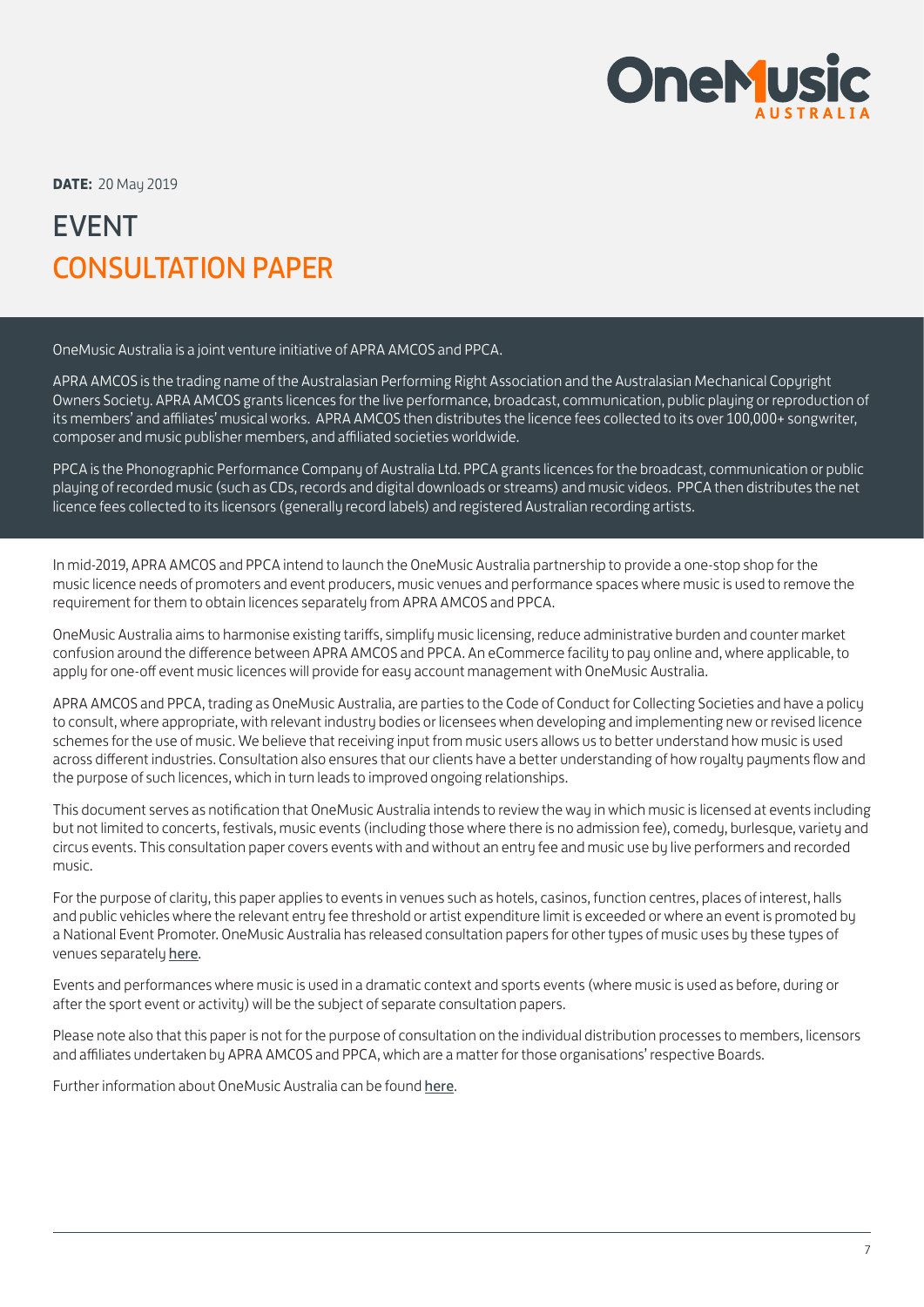

#### CONSULTATION TIMELINE

OneMusic Australia expects that the consultation on the proposed scheme will progress as follows:

- a) Circulation of this first consultation paper for response;
- b) Consolidation of responses;
- c) Depending on the initial feedback, the circulation of a second consultation paper if required, taking into account submissions made at part b) above;
- d) Final submissions accepted and integrated where appropriate; and
- e) Written documentation provided to businesses serving as at least three months' notification of the commencement of the new scheme.

#### THE PROPOSED SCHEME

Event promoters and venues where music is performed currently require licences from both APRA AMCOS and PPCA for their use of musical works and sound recordings where applicable. The proposed OneMusic Australia scheme, which is detailed below, is structured to consolidate these licences into one simple to administer scheme.

The goals of the proposed scheme and the OneMusic Australia joint venture in general are:

- a) To simplify licensees' initial and ongoing reporting and administrative requirements; and
- b) To develop simple and industry-relevant structures that are fair and equitable and, insofar as possible, to be licence fee neutral when considered across the industry as a whole.

This consultation paper discusses OneMusic Australia's proposed licence fee arrangements for the playing and performance of music at events.

#### CONSIDERATIONS

Currently, both APRA AMCOS and PPCA license events under several separate tariffs with licence schemes based on a broad range of metrics, such as number of attendees, box office receipts and/or live artist expenditure, and whether the event has featured music such as headline or support acts, or is a multi-act event. However, in the case of ticketed events, APRA schemes are generally based on a percentage of box office, whereas the PPCA schemes are based on a per-person metric.

Following consultations in January 2016, APRA AMCOS reached agreement with Live Performance Australia (LPA), Australia's peak body for the live performance industry on new phased-in box office percentage rates for its Event Promoters licence and Festival licence. APRA AMCOS also expanded the scope of the scheme to include recorded music events such as Dance Parties and amended its Festival licence to include both single and multi-day events and offered phased-in lower rates for regional festivals until 2019.

OneMusic Australia does not propose to revisit the APRA AMCOS rates agreed with LPA.

The current PPCA licensing structure provides for a per person rate for all attendees at multi-act music events and festivals and other events. At multi-act ticketed events the rates are based on a pro-rating of sound recording use calculated according to the percentage of time acts using sound recording perform compared to all acts at that event. There is also a separate per person attendance rate for Dances and Dance Parties<sup>2</sup>, and a separate per person rate for music performed at concerts as background music prior to, during interval and after the event.

Notwithstanding the different metrics currently used, OneMusic Australia is of the view that where both a musical work and a sound recording are publicly performed they should have equal value. This view is supported by the Copyright Tribunal including in its 'nightclub decision'3 . However, OneMusic Australia is conscious of the many different ways in which music can be used throughout an event and has formulated a proposal that will take into account these varying uses.

<sup>2</sup> This tariff was the subject of a review and determination by the Copyright Tribunal (File No. CT 2 of 2004).

<sup>&</sup>lt;sup>3</sup> See Phonographic Performance Company of Australia Limited under section 154(1) of the Copyright Act 1968 (Cth) [2007] ACopyT\_1.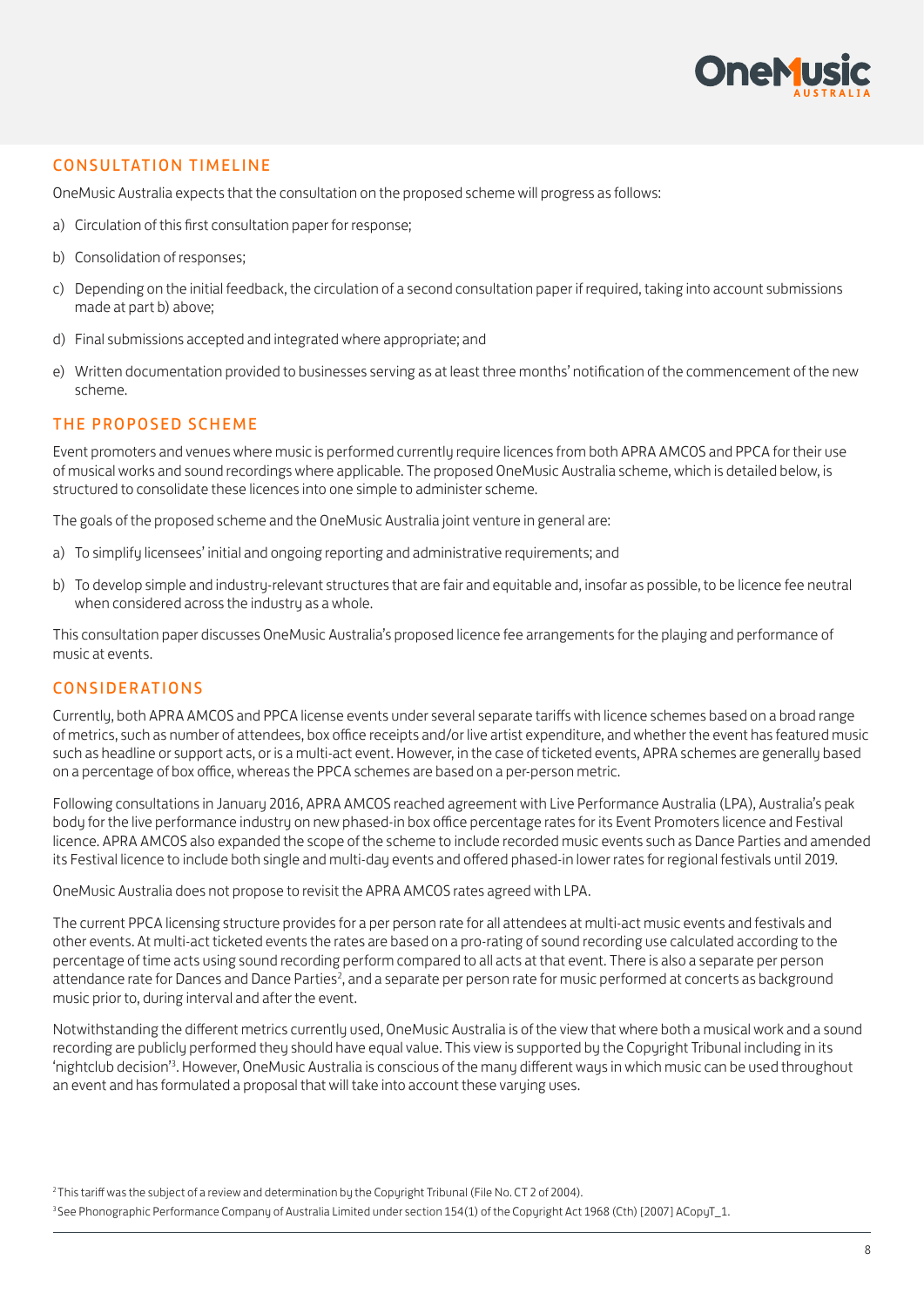

OneMusic Australia notes that a per person rate in respect of Live Music Performances, even with the variations provided under the current PPCA schemes, can cause significant variations in the effective percentage rate paid for ticketed events. This is particularly true where the ticket price is relatively low. It is OneMusic Australia's view that a tariff structure based on a percentage of box office will (a) reduce the variations caused by a per person metric, (b) ensure consistency in approach across the two rights, and (c) be selfadjusting according to the 'box office principle'. It will have no adverse impact on the administrative burden of licensees, as the box office information is already required under the existing APRA scheme.

The use and selection of sound recordings played before, between or after live performance acts is a vital component of the live performance experience. In most instances the music is specifically curated according to the artists performing at the event and the demographics of the likely audience. OneMusic Australia believes that the licence scheme for events should reflect the value of music to the event as a whole.

The APRA AMCOS and PPCA existing schemes, respectively, provide for a reduction to the licence fee according to repertoire and sound recording use across the duration of the event. In terms of APRA AMCOS, adjustments may occur where works are not represented by APRA AMCOS or in the case of certain schemes where the live performances form only part of the ticket price (e.g. a comedy show where only one or two songs are performed). For PPCA, adjustments occur where protected sound recordings are not used in the performance or where a direct licence has been obtained from the copyright owner. Of course, the adjustments will not be the same for the two sets of rights – that is a song may be in the APRA repertoire but the performance doesn't use a protected sound recording, or the song may be a public domain musical work but the performer plays the protected sound recording

OneMusic Australia does not intend to expand the scope of event licences. The use of protected sound recordings within performances<sup>4</sup> has always required an appropriate licence and this will not change under OneMusic Australia. However, as a consequence of adopting APRA AMCOS' approach to licensing events there may be a shift in the licence holder, which means that some entities which have not previously sought public performance licences for the use of protected sound recordings may be required to review their existing practices to ascertain their full licensing requirements.

This process may be new for some licensees and as such may not immediately deliver on at least one of the aims of the venture: to simplify licensees' initial and ongoing reporting and administrative requirements. Notwithstanding, OneMusic considers that enabling businesses to be fully compliant with their music licensing requirements so they do not unwittingly infringe copyright has a higher precedence.

OneMusic Australia is mindful of the possible increased complexity to some licensees of event-by-event assessment of sound recording use. To that end OneMusic Australia considered introducing a blanket base rate to cover sound recording use across all events. However, after analysis and consideration of the impact of that approach on licensees, OneMusic Australia determined that the variance in sound recording use across events means that a blended rate to cover all sound recording use would result in significant variances and inequities in fees payable between licensees.

#### RIGHTS

Music in this context includes all works, recordings and music videos represented by APRA AMCOS and PPCA respectively. The breadth of repertoire is vast including the worldwide repertoire of many hundreds of thousands of musicians, and millions of recordings.

To be clear, this scheme excludes the synchronisation of music with video footage. These rights are generally held by record companies and music publishers and require separate clearance and licensing. It also excludes copying music.

#### **STRUCTURE**

Effectively there are two strands to OneMusic Australia's proposed events scheme:

- a) Promoted Music Events and Festivals; and
- b) General Entertainment Events and Free Music Events.

Promoted Music Events for the purposes of this paper includes concerts, dance parties and other music performances. General entertainment events are events where music is used but is not the primary purpose or main feature of the event.

4 PPCA sound recordings can be used in a 'live performance' in several ways. Protected sound recordings include samples, remixes, stems and/or loops triggered via software. Live producer and electronic artists play many parts of their performance using these or elements of these throughout their performance. Many traditional concert acts use pre-recorded backing tracks taken from their studio recordings or use track stems from their recordings.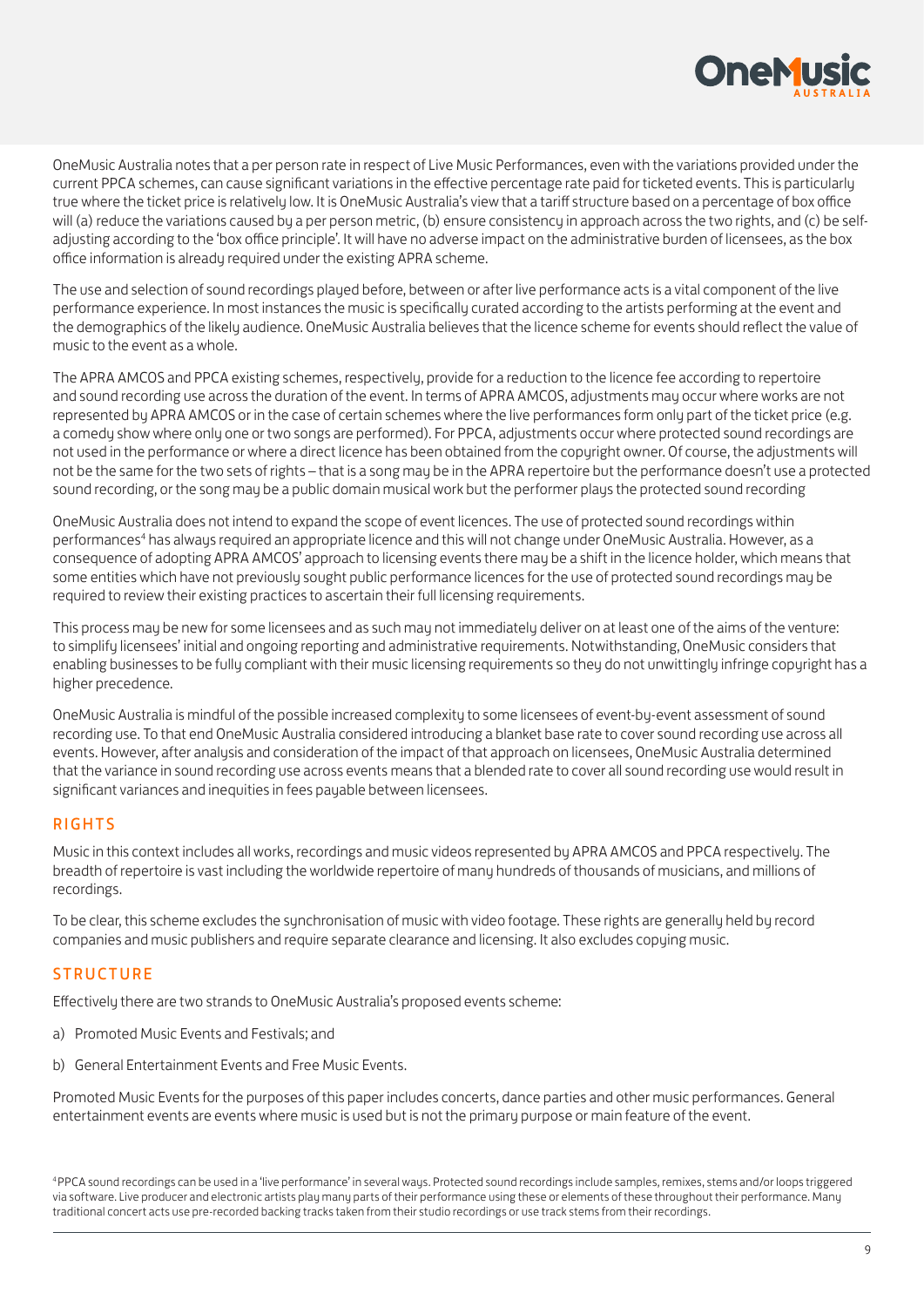

These two strands are further categorised based on how music is used and whether or not an Entry Fee is charged.

As far as practicable OneMusic Australia proposes to combine the existing definitions and processes currently applied by APRA and PPCA. Following the extensive work conducted by APRA AMCOS and Live Performance Australia in 2016 OneMusic Australia also plans to use the box-office based licence scheme and the existing APRA rates struck under that agreement as the foundation of the OneMusic Australia Music Events scheme.

#### Promoted Music Events and Festivals

Given the depth of analysis and consideration of relevant issues with the consultation process with Live Performance Australia, OneMusic Australia considers the extension of the headline concert and festival rates to the sound recording right to be reasonable and equitable. The application of these rates also serves to simplify the information required to process the licence and calculate the relevant fees.

Currently PPCA licenses multi-act events on a per person rate which is apportioned on the basis of percentage of time that Music Performers use sound recordings perform at the event. The adoption of a percentage of box office rate to the sound recording use right will in many cases reduce the licence fees currently paid by licensees for events, particularly those events with lower ticket prices. In instances where the licence fees increase OneMusic Australia believes that the fee increase will more accurately reflect the duration of the use of sound recordings at the event.

As the use of the sound recording rights at events varies, adjustments are required to take into account the overall use of sound recordings. For events where adjustments are necessary (based on percentage of sound recording use or direct licensing) OneMusic Australia will continue PPCA's practice of pro rating sound recording use across an event.

This means that the information that is currently provided to PPCA in relation to artist line up, set start and finish times will also be required by OneMusic Australia. Information regarding artist expenditure, Box Office and attendance will also continue to be required under the OneMusic Australia scheme.

For events that have multiple stages, OneMusic Australia also intends to adopt PPCA's current methodology of apportioning sound recording use across different stages. This process ensures that licensees pay only for the music used at each stage and for the proportion of attendance at that stage. For example, at a Festival or Promoted Music Event with three stages, where only one stage includes Music Performers using sound recordings, the licence fee in respect of the sound recording use right will be calculated based on the proportion of attendees at that stage.

This means that licensees requiring the sound recording use right at events with multiple stages will be required to provide apportioned attendance details for the events (as is required under PPCA's current scheme).

Adjustments for the use of music outside APRA's repertoire, or subject to licence back or opt out arrangements, will continue with no change to current practices.

Other adjustments may also be required which could impact on the fee payable, for these reasons OneMusic Australia's invoices will separately identify the musical works and sound recording components of the licence fee to ensure continued transparency in relation to the coverage of the licence.

The rates for Promoted Music Events in this paper will apply to all relevant events operated by National Event Promoters (see below for further detail on One Music Australia's proposal for National Event Promoters) and events in dedicated music and performance venues. The Promoted Music Event rates will also apply to events in venues such as hotels, places of interest, function centres etc where the gross artist expenditure and/or ticket price thresholds are met.

The proposed fee structure for Promoted Music Events is illustrated in Table 1. The relevant sound recording use percentage bands are set out in Tables 2 and 3. The following tables set out example fee calculations and methodologies for different Promoted Music Events and Festivals.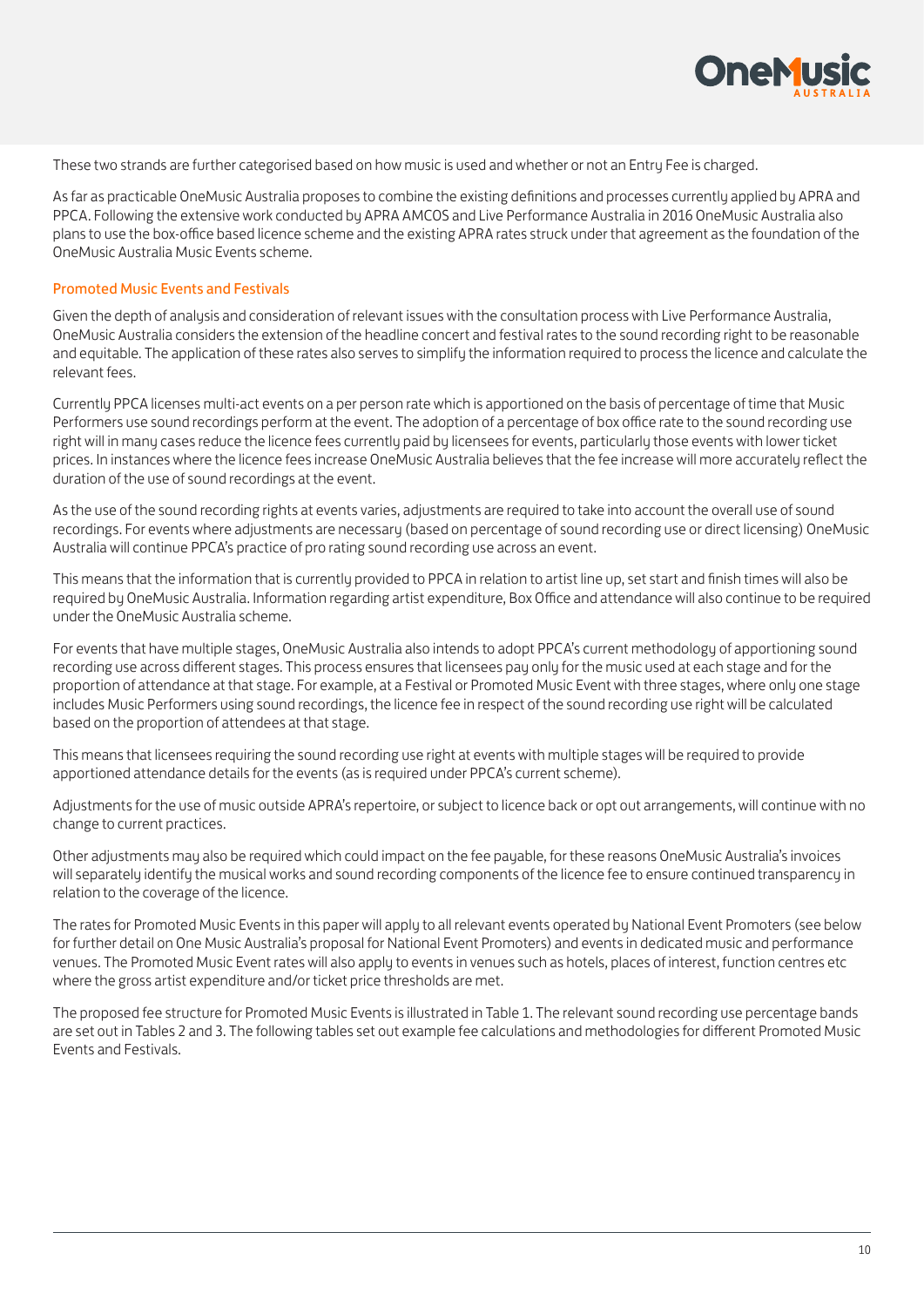

#### *Example 1 – Festival*

- 3 days and 5 stages (varied sound recording use across all stages)
- Total attendance: 6,000 people
- Gross Box Office: \$1,440,000

|                                               | <b>Stage</b>   | <b>Percentage</b><br><b>Use Band</b> | % of BoxOffice | <b>Stage</b><br>attendance | Percentage of<br>attendance | <b>OneMusic</b><br><b>Licence fee</b> |
|-----------------------------------------------|----------------|--------------------------------------|----------------|----------------------------|-----------------------------|---------------------------------------|
| Sound<br>recording<br>right<br>calculations   | $\mathbf{1}$   | 70% - 89.99%                         | 1.320%         | 2160                       | 36%                         | \$6,842.88                            |
|                                               | $\overline{2}$ | 35% - 69.99%                         | 0.866%         | 2160                       | 36%                         | \$4,489.34                            |
|                                               | 3              | $0.01\% - 14.99\%$                   | 0.247%         | 1080                       | 18%                         | \$640.22                              |
|                                               | $\overline{4}$ | 90% - 100%                           | 1.650%         | 300                        | 5%                          | \$1,188.00                            |
|                                               | 5              | 90% - 100%                           | 1.650%         | 300                        | 5%                          | \$1,188.00                            |
| Sub-total                                     |                |                                      |                | 6000                       |                             | \$14,348.45                           |
| <b>Musical</b><br>works rights<br>calculation | n/a            | n/a                                  | 1.650%         | n/a                        | n/a                         | \$23,760.00                           |
| <b>Total fees</b>                             |                |                                      |                |                            |                             | \$38,108.45                           |

Example calculation for Percentage Use Band (Stage 1) - The total set times of Music Performers using sound recordings was 20.4 hours out of a total performance time at that stage of 24 hours. The sound recording use percentage band is 70% - 89.99%. The relevant Festival percentage of Box Office (1.32%) is then pro rated for the percentage of total attendance at that stage (36%).

As there is no proposed change to the APRA rates or structure under the OneMusic Australia scheme, the licence fee for a festival of this nature remains the same.

Under the existing PPCA per person rate licence structure, the licence fee for an event of this type would be \$12,064.80. This licence fee would have applied, regardless of whether the festival ran for one day or for eight days. So those events with longer durations and the resulting higher ticket prices may see a fee increase. We believe the proposed OneMusic Australia scheme will result in a more equitable and reasonable licensing scheme for event promoters, as it more accurately reflects the use of sound recording use across events.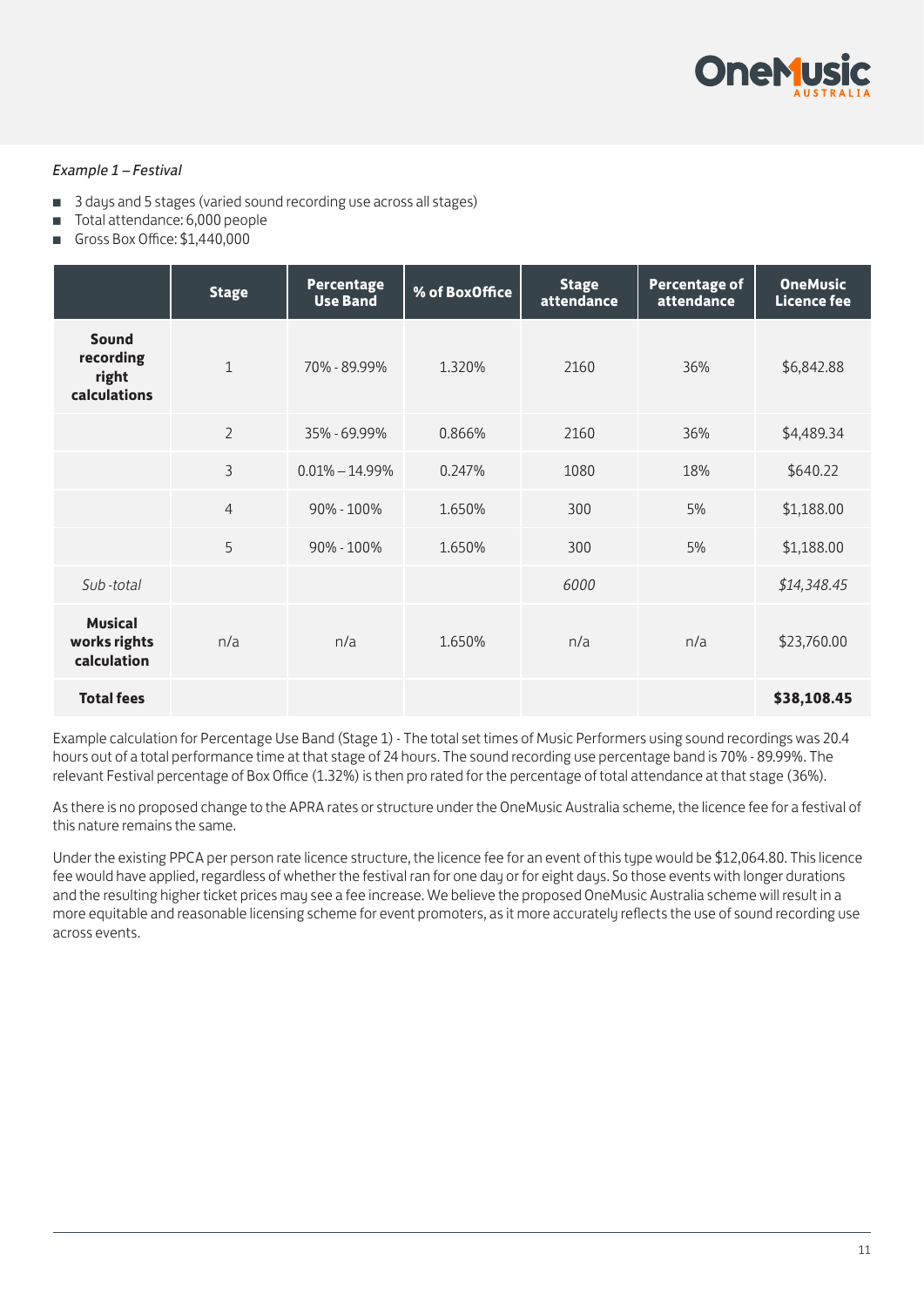

#### *Example 2 – Festival*

- 2 days and 3 stages (one stage with no sound recording use)
- Total attendance 14,000 people
- Gross Box Office \$1,680,000

|                                               | <b>Stage</b>   | <b>Percentage</b><br><b>Use Band</b> | % of Box<br><b>Office</b> | <b>Stage</b><br>attendance | <b>Percentage of</b><br>attendance | <b>OneMusic</b><br>Licence fee |
|-----------------------------------------------|----------------|--------------------------------------|---------------------------|----------------------------|------------------------------------|--------------------------------|
| Sound<br>recording<br>right<br>calculations   | $\mathbf{1}$   | n/a                                  | $0.00\%$                  | 1,120                      | 8%                                 | \$0.00                         |
|                                               | $\overline{2}$ | 35% - 69.99%                         | 0.866%                    | 2,520                      | 18%                                | \$2,618.78                     |
|                                               | 3              | $0.01\% - 14.99\%$                   | 0.247%                    | 10,360                     | 74%                                | \$3,070.70                     |
| Sub-total                                     |                |                                      |                           | 14,000                     | 100%                               | \$5,695.70                     |
| <b>Musical</b><br>works rights<br>calculation | n/a            | n/a                                  | 1.65%                     |                            | n/a                                | \$27,720.00                    |
| <b>Total fees</b>                             |                |                                      |                           |                            |                                    | \$33,415.70                    |

As there is no proposed change to the APRA rates or structure under the OneMusic Australia scheme the licence fee for a festival of this nature remains the same.

Under the existing PPCA licence structure of a per person rate the licence fee for an event of this type would be \$9,455.00. The introduction of additional sound recording use bands within the One Music Australia proposed structure provides a more granular assessment of music use across the event, which may result in variances of fees payable by some licensees. In this case, the variation is a reduction in the sound recording component of licence fees payable.

#### *Example 3 – Promoted Music Event*

- 1 stage (including sound recording use by Music Performers)
- Total attendance 5,800
- Gross Box Office \$400,200

|                                         | <b>Percentage</b><br><b>Use Band</b> | % of Box<br><b>Office</b> | <b>Stage</b><br>attendance | Percentage of<br>attendance | <b>OneMusic</b><br>Licence fee |
|-----------------------------------------|--------------------------------------|---------------------------|----------------------------|-----------------------------|--------------------------------|
| Sound recording right<br>calculations   | $90\% - 100\%$                       | 2.2%                      | 5800                       | 100%                        | \$8,804.40                     |
| <b>Musical works rights calculation</b> | n/a                                  | $2.2\%$                   |                            |                             | \$8,804.40                     |
| <b>Total fees</b>                       |                                      |                           |                            |                             | \$17,608.80                    |

Licence fees under PPCA's existing structure for this event would be \$21,518.00, or if discretionary concessional rates based on ticket price applied the fee would be \$10,962.00. OneMusic Australia's shift to a percentage of box office methodology for the sound recording use right, coupled with the percentage of sound recording use bands, mean that licence fees for the sound recording right will more readily adjust for the use of sound recordings by Music Performers and also adjust based on box office earnings as opposed to being fixed at a per person rate, regardless of box office earnings.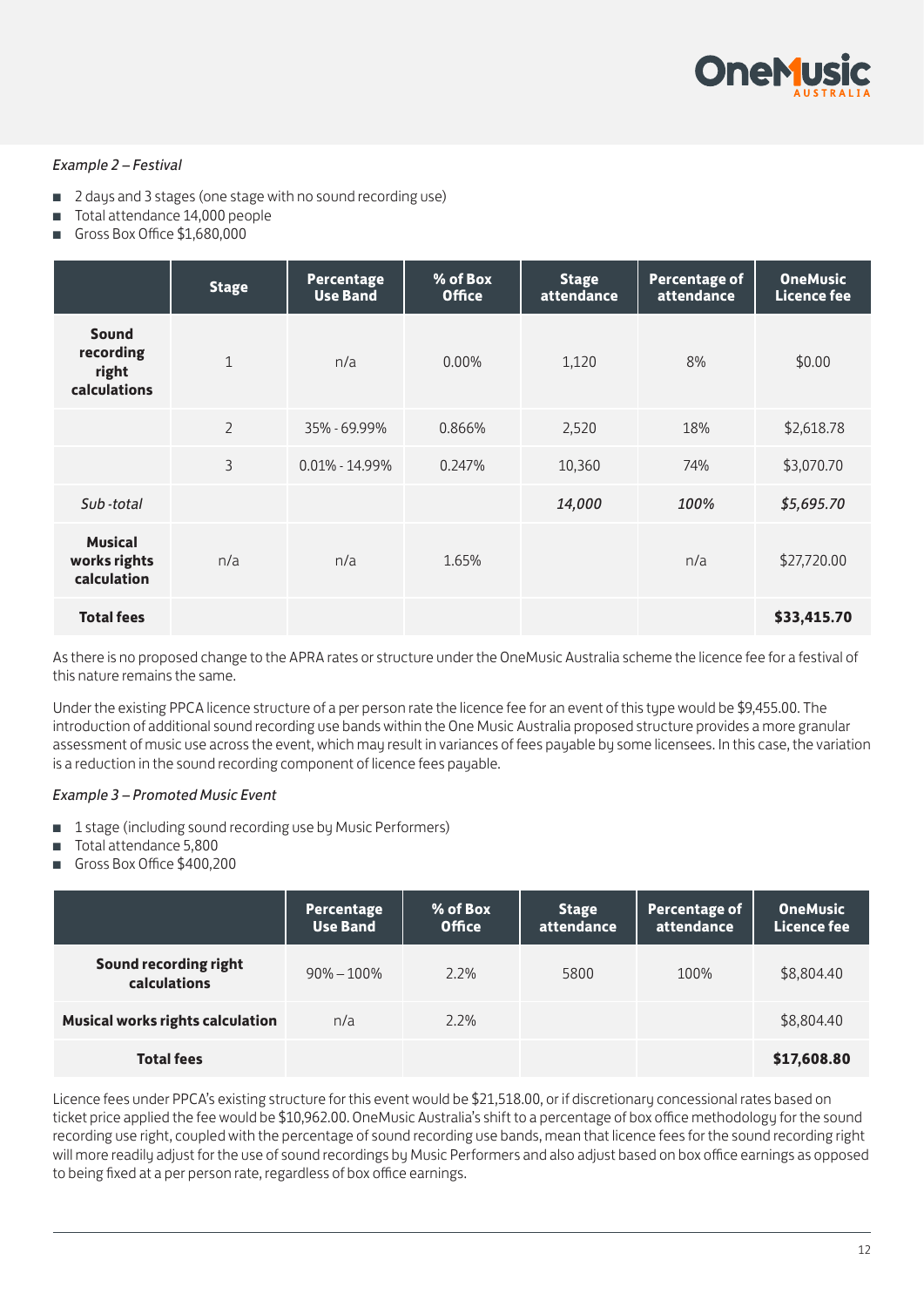

#### *Example 4 – Promoted Music Event*

- 1 stage, less than 8 hours (sound recording use limited to Changeover Music)
- Total attendance 15.000
- Gross Box Office \$2,700,000

|                                         | <b>Percentage</b><br><b>Use Band</b> | % of Box<br><b>Office</b> | <b>Stage</b><br>attendance | <b>Per Person</b><br>Rate | <b>OneMusic</b><br><b>Licence fee</b> |
|-----------------------------------------|--------------------------------------|---------------------------|----------------------------|---------------------------|---------------------------------------|
| Sound recording right<br>calculations   |                                      | n/a                       | 15,000                     | \$0.033                   | \$495.00                              |
| <b>Musical works rights calculation</b> | n/a                                  | 2.20%                     |                            | n/a                       | \$59,400.00                           |
| <b>Total fees</b>                       |                                      |                           |                            |                           | \$59,895.00                           |

Depending on the nature of the event, licence fees under PPCA's existing scheme could vary from \$64.04 to \$3,900. While the application of the new scheme may, in the first instance, see an increase for some OneMusic Australia licensees we believe in the long term it will provide a more accurate coverage of the actual use of sound recordings and equitable fees across the scope of licensees for the use of this right.

#### General Entertainment Events (entry fee charged)

The rates for these types of events are set out in Table 4.

#### *Example 5*

- A ticketed fashion parade featuring DJ performances (music used for the entire duration of the Event)
- Attendance 1500
- Gross box office \$67,500

| <b>Sound recording</b><br>right calculations               | <b>Attendance</b> | Per person rate |                 | <b>OneMusic Licence fee</b> |
|------------------------------------------------------------|-------------------|-----------------|-----------------|-----------------------------|
| Music Performer(s)                                         | 1,500             | \$0.267         |                 | \$400.50                    |
| <b>Musical works rights</b><br>calculation (Box<br>Office) |                   |                 | % of Box Office |                             |
|                                                            | n/a               | n/a             | 2.2%            | \$1,485.00                  |
| <b>Total fees</b>                                          |                   |                 |                 | \$1,885.50                  |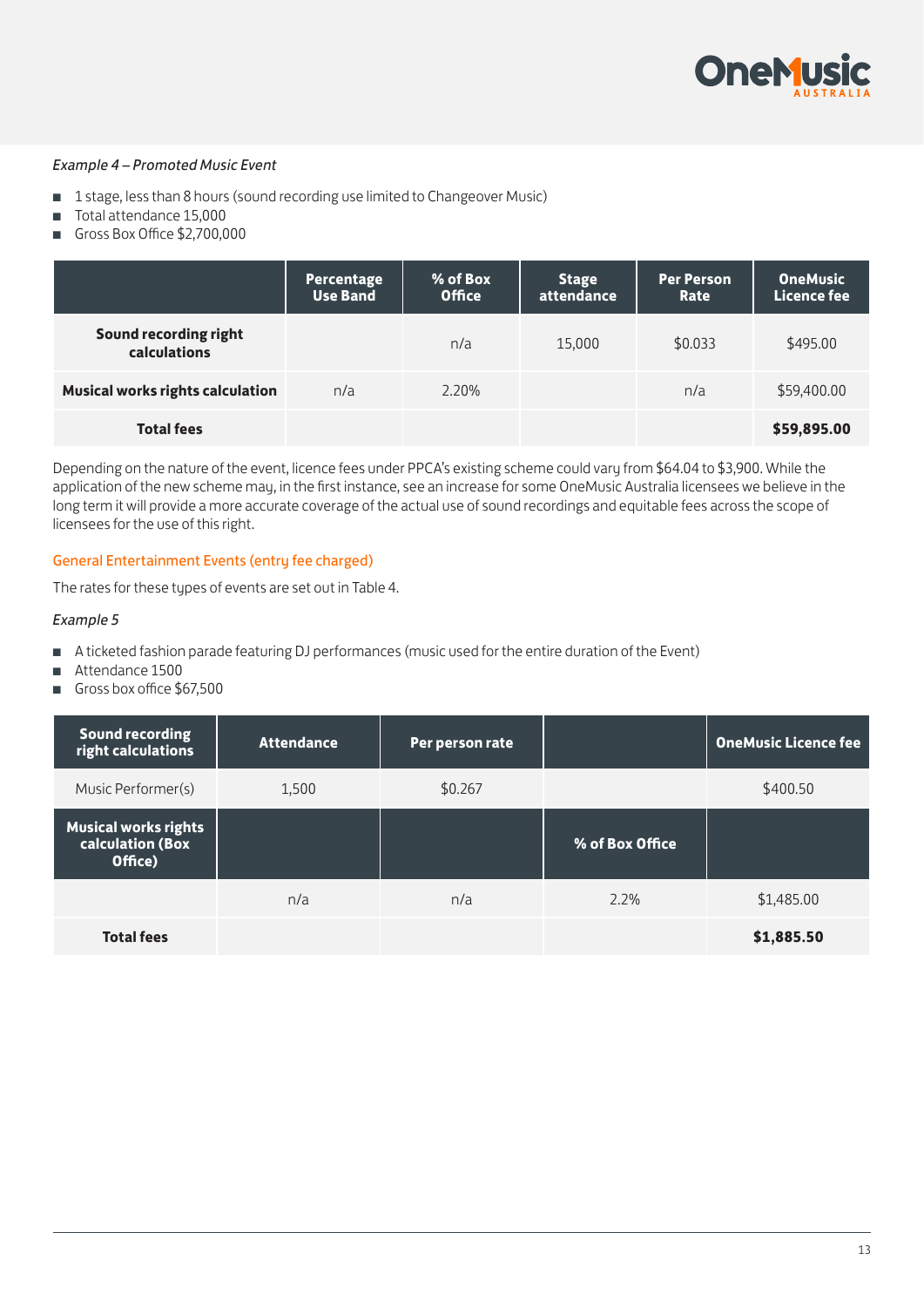

#### *Example 6*

- A ticketed comedy show
- 30 minutes of pre-recorded music within the 70 minute performance
- Attendance 350
- Gross box office \$26,250

| <b>Sound recording</b><br>right calculations               | <b>Attendance</b> | Per person rate | % of Box Office | <b>OneMusic Licence fee</b> |
|------------------------------------------------------------|-------------------|-----------------|-----------------|-----------------------------|
| Stage Use                                                  | 350               | \$0.267         | n/a             | \$93.45                     |
| <b>Musical works rights</b><br>calculation (Box<br>Office) |                   |                 |                 |                             |
| Stage Use                                                  | n/a               | n/a             | $*2.2\%$        | *\$247.50                   |
| <b>Total fees</b>                                          |                   |                 |                 | \$340.95                    |

\*Pro-rated for use of musical works. The musical works fee equates to 42.86% (being the duration of musical works used across the duration of the event) of percentage of Box Office [(30/70)x(2.2%x\$26,250)].

#### Free Music Events and Free General Entertainment Events

The rates for these types of events are set out in Tables 5 and 6.

For free music events and free general entertainment events, where applicable, per attendee rates will apply to Changeover Music and Background Music for both the musical works right and sound recording use right. These music use categories have to date been licensed under PPCA's Tariff B (currently \$0.1828 per person for background use) and under either a general permit licence, or per person rate by APRA AMCOS. OneMusic Australia believes that the implementation of equal per attendee rates for both the musical works rights and sound recording use rights in these categories will reflect the actual use of music at these events and increase OneMusic Australia's ability to cover the varying ways music is used across an event more accurately.

Music use within the performance will continue to be calculated based on a percentage of the artist expenditure for the musical works rights component and, if applicable, the per attendee rate based on PPCA's existing Tariff B for featured use for the sound recording use right.

Where appropriate OneMusic Australia may apply different rates to different areas of the event to more readily adjust for the varied ways in which music is used in events of this type.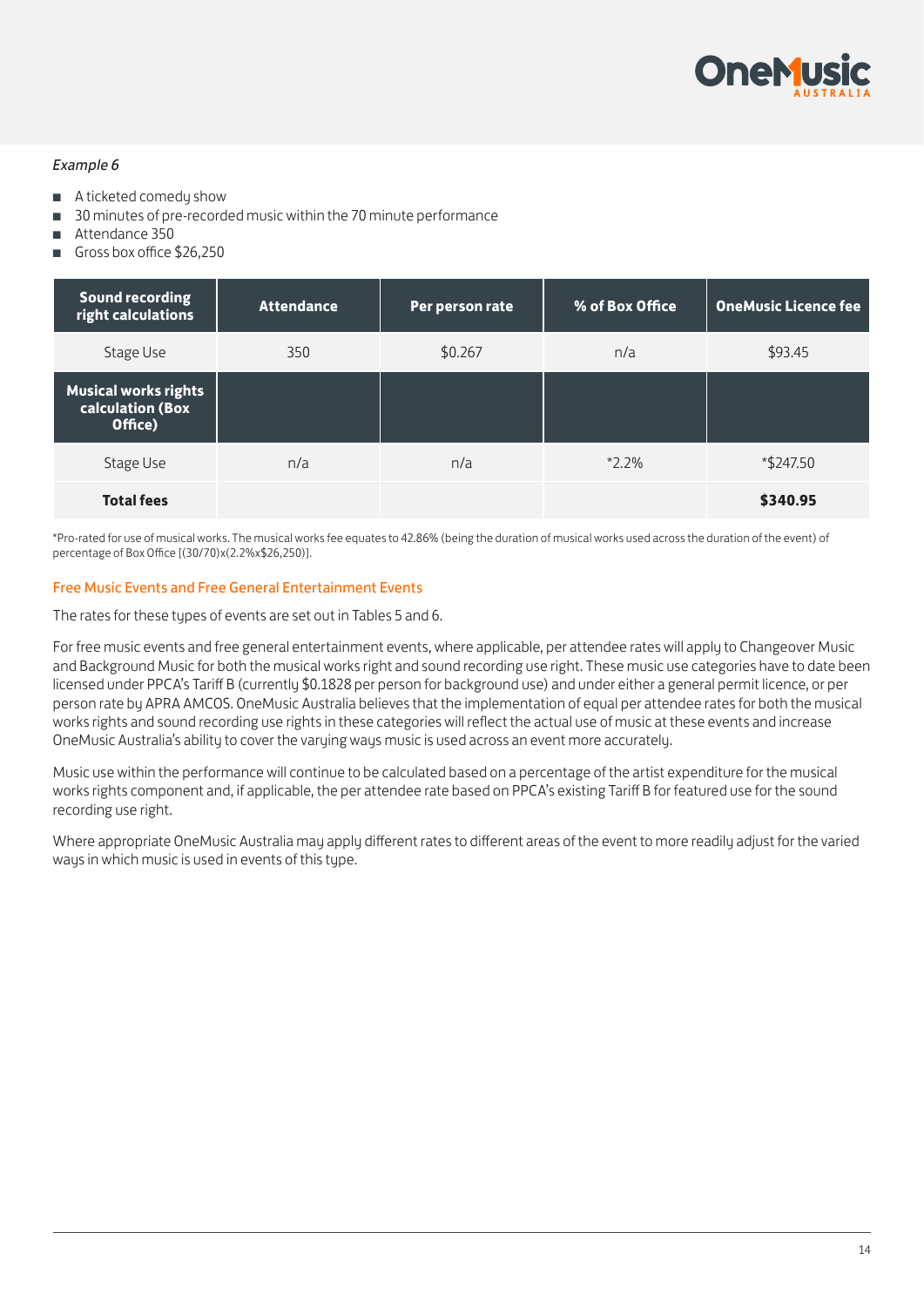

#### *Example 7 – Free Music Event*

- One day (sound recording use Changeover Music only)
- Attendance 55,000
- Gross artist expenditure \$45,000

| <b>Sound recording</b><br>right calculations     | <b>Attendance</b> | Per person rate | % of GAE | <b>OneMusic Licence fee</b> |
|--------------------------------------------------|-------------------|-----------------|----------|-----------------------------|
| <b>Changeover Music</b>                          | 55,000            | \$0.033         | n/a      | \$1,815.00                  |
| <b>Musical works rights</b><br>calculation (GAE) | <b>Attendance</b> | Per person rate | % of GAE |                             |
| <b>Changeover Music</b>                          | 55,000            | \$0.033         | 2.2%     | \$1,815.00                  |
| Live Artist Performer                            |                   |                 |          | \$990.00                    |
| <b>Total fees</b>                                |                   |                 |          | \$4,620.00                  |

Under PPCA's existing licensing scheme this event would have been licensed under Tariff B – background use, currently \$0.1828 per person. The proposed OMA rate for Changeover Music means that the use of sound recordings at events can be more accurately described and charged based on the nature of use.

APRA AMCOS' existing scheme for this type of event would be the sum of the percentage of artist expenditure and a general permit licence to cover other uses of music.

#### *Example 8 – Free Music Event*

- A one day free event
- Multiple stages using Live Artist Performers (including one stage with Live Artist Performers using sound recordings within performance with a capacity of 5000 people\*)
- Attendance 45,000
- Gross artist expenditure \$90,000

| <b>Sound recording</b><br>right calculations     | <b>Attendance</b> | Per person rate | % GAE | <b>OneMusic Licence fee</b> |
|--------------------------------------------------|-------------------|-----------------|-------|-----------------------------|
| Live Artist Performers                           | $*5,000$          | \$0.267         | n/a   | \$1,335.00                  |
| <b>Musical works rights</b><br>calculation (GAE) |                   |                 |       |                             |
| Live Artist Performers                           |                   |                 | 2.20% | \$1,980.00                  |
| <b>Total fees</b>                                |                   |                 |       | \$3,315.00                  |

\*For an event of this nature the OneMusic Australia proposed scheme reflects the current rates charged by PPCA and intends to implement PPCA's practice of apportioning attendance for multi-act/multi-stage event to free events of that type where appropriate.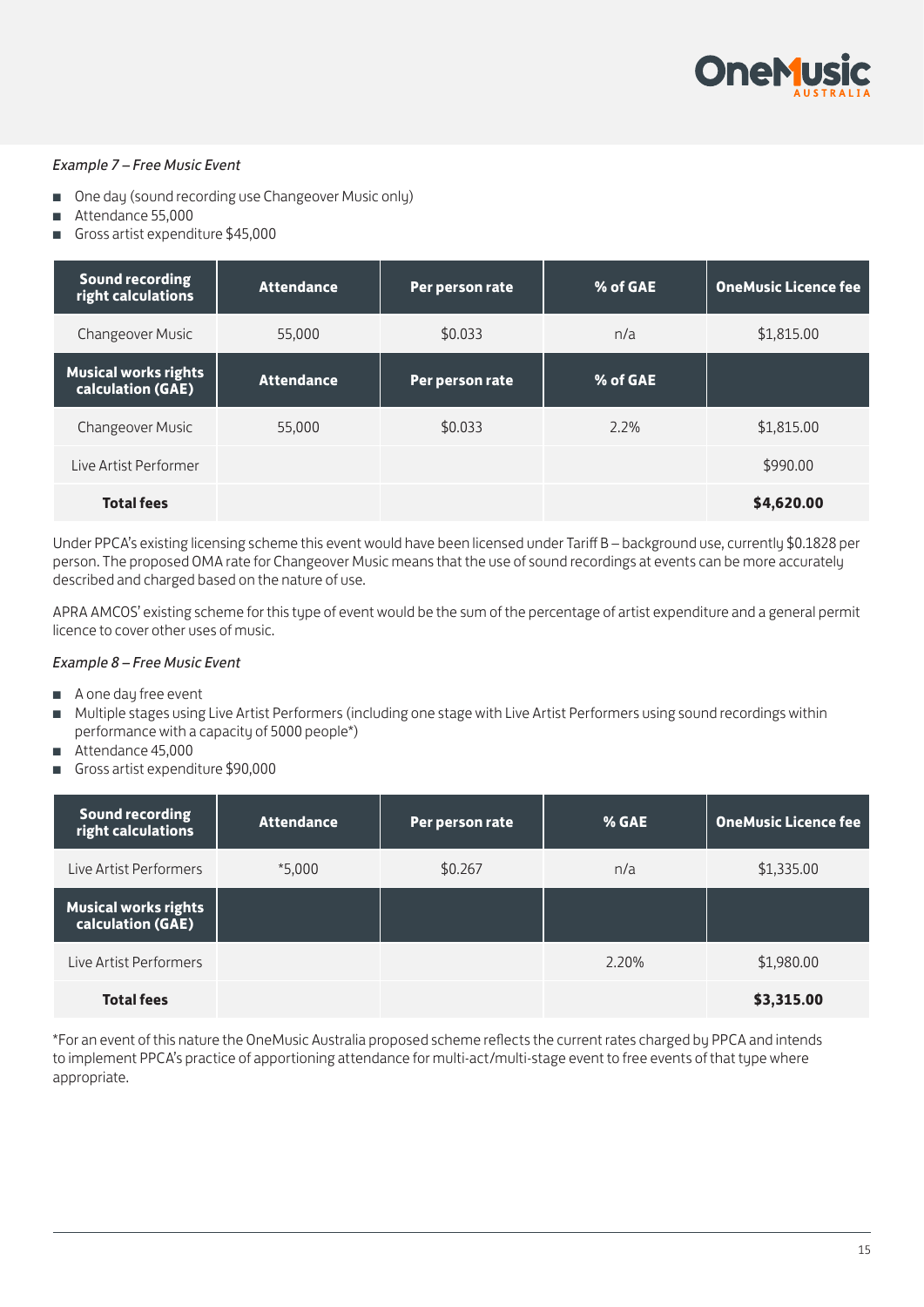

#### *Example 9 – General Entertainment Event (free)*

- A free food fair
- Background Music (pre-recorded music used continuously throughout the event), no Live Music Performances
- Attendance 2000

| <b>Sound recording</b><br>right calculations | <b>Attendance</b> | Per person rate | % of GAE | <b>OneMusic Licence fee</b> |
|----------------------------------------------|-------------------|-----------------|----------|-----------------------------|
| <b>Background Music</b>                      | 2,000             | \$0.093         | n/a      | \$186.00                    |
| <b>Musical works rights</b><br>calculation   | <b>Attendance</b> | Per person rate | % of GAE |                             |
| <b>Background Music</b>                      | 2.000             | \$0.093         | n/a      | \$186.00                    |
| <b>Total fees</b>                            |                   |                 |          | \$372.00                    |

The PPCA rate for this type of event is currently \$0.1828, the OneMusic scheme means fees for sound recording rights in these instances will decrease.

The APRA AMCOS existing scheme for this tupe of event would be a general permit licence to cover uses of music.

#### PART C - ONEMUSIC AUSTRALIA LICENSING STRUCTURE - GENERAL COMMENTS

#### Multiple uses of music

Some events may require a combination of various components of the events licensing scheme to appropriately cover all uses of music within the event. For example, a cultural, or arts festival may include a series of free concerts, ticketed shows that include some music use, featured music and live performances at the food markets and pop up bars, as well as performances requiring a dramatic context licence.

#### Reporting

As the OneMusic Australia events licence scheme is adopting the practices already in place by APRA AMCOS and PPCA, there will be no new reporting requirements. Information regarding artist line up, set start and finish times, sound recording use, artist expenditure and estimated attendance will still be required prior to the event. The provision of information such as gross box office, final attendance numbers (where relevant) and set lists according to the existing APRA AMCOS timeframes will continue under OneMusic.

OneMusic will continue the earlier initiatives of PPCA and APRA AMCOS to liaise with promoters on the adoption of music recognition technology at suitable events and festivals, in order to obtain better data on which to base distributions without increasing the reporting obligations of licensees.

#### PART D -NATIONAL EVENT PROMOTERS - BLANKET LICENCE

OneMusic Australia intends to continue APRA AMCOS' current licensing structure of offering blanket licences to approved National Event Promoters and extend the licence coverage to include the use of sound recordings by a Live Artist Performer (i.e. within an artist's live performance/s) and as Changeover Music if required.

The OneMusic Australia Blanket National Event Promoter licence will:

- a) Include both the APRA AMCOS rights and PPCA rights;
- b) Apply the rates for music use and methodology for calculating the licence fees for Promoted Music Events as set out in the OneMusic Australia event licence scheme;
- c) Apply to all events promoted by the approved National Event Promoters, subject to the same exclusions as currently set out in the existing Blanket National Event Promoters licence.